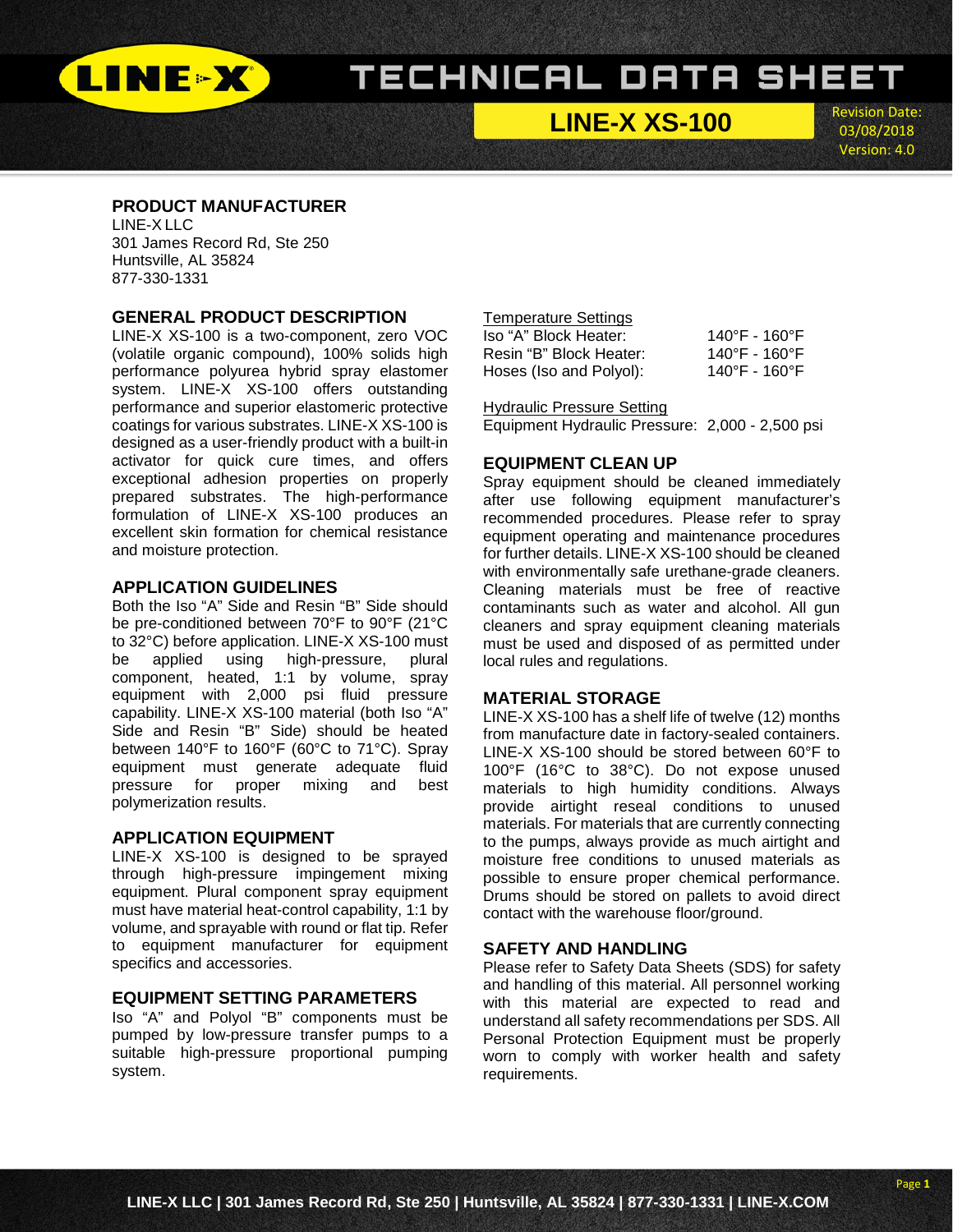

### **LINE-X XS-100**

Revision Date: 03/08/2018 Version: 4.0

l

### **CHEMICAL TECHNICAL DATA**

| Conditions: 77°F and 50% Rel. Humidity |                   |  |  |  |
|----------------------------------------|-------------------|--|--|--|
| Mix Ratio by Volume                    | 1A:1B             |  |  |  |
| <b>Gel Time</b>                        | 6 to 9 sec.       |  |  |  |
| <b>Tack Free Time</b>                  | 10 to 15 sec.     |  |  |  |
| Density "A" Side (lbs/gal)             | $9.6 \pm 0.5$     |  |  |  |
| Density "B" Side (lbs/gal)             | $8.6 \pm 0.5$     |  |  |  |
| Viscosity "A" Side                     | $650 \pm 150$ cP  |  |  |  |
| Viscosity "B" Side                     | $1100 \pm 100$ cP |  |  |  |

### **BASIC PHYSICAL PROPERTIES**

All tests are performed by independent third-party material test laboratories:

- Exova Test Laboratories
- ISO 17025 Certified
- American Association for Laboratory Accreditation (A2LA)
- Truesdail Laboratories, Inc.
- Pira International Material Test Lab

| <b>Test Name</b>                           | <b>Test Method</b> | Value                 |
|--------------------------------------------|--------------------|-----------------------|
| Coefficient of Friction                    | ASTM D1894         |                       |
| Static                                     |                    | 1.034                 |
| Kinetic                                    |                    | 0.64                  |
| Dielectric Const.                          | ASTM D150          | 4.85                  |
| Dielectric Strength                        | ASTM D149          | 453 volts/mil         |
| Dissipation Factor                         | ASTM D150          | 0.0614                |
| Volume Resistance                          | ASTM D257          | $3.39 \times 10^{11}$ |
|                                            |                    | ohm cm                |
| <b>DMA Test</b>                            | ASTM D4065         | $-38^{\circ}$ C       |
| (Loss Modulus, E" Tg)                      |                    |                       |
| Elongation                                 | ASTM D412          | 91.2%                 |
| <b>Flexural Strength</b>                   | ASTM D790          | 1,160 psi             |
| <b>Flexural Modulus</b>                    | ASTM D790          | $0.019$ msi           |
| Hardness Shore D                           | ASTM D2240         | $51 \pm 2$            |
| Taber Abrasion                             | <b>ASTM D4060</b>  | 23 mg                 |
| (mg Loss/1000 cycles)                      | CS-17 wheel        |                       |
|                                            | (1000gm load)      |                       |
| Safe Walking Surfaces                      | ASTM F1637.95      | $0.84 - Dry$          |
|                                            |                    | $0.73 - Wet$          |
| Pull-off Test-Adhesion                     | ASTM D4541         |                       |
| To CRS-Bondrite1455                        |                    | 1158 psi              |
| To CRS-Media blast and<br><b>XPM Prime</b> |                    | 2479 psi              |
|                                            |                    | Cohesive failure      |
| Resistance to Rapid                        | ASTM D2794         | 101 in-lbs.           |
| Deformation                                |                    |                       |
| Flammability of                            | <b>FMVSS 302</b>   | Pass                  |
| <b>Interior Materials</b>                  |                    |                       |

| <b>Test Name</b>            | <b>Test Method</b>   | Value       |  |
|-----------------------------|----------------------|-------------|--|
|                             |                      |             |  |
| <b>Tear Strength</b>        | ASTM D624            | 435 lbs/in  |  |
| <b>Tensile Strength</b>     | ASTM D412            | 2,250 psi   |  |
| <b>Thermal Conductivity</b> | <b>ASTM E1952-11</b> | 0.134 W/ Km |  |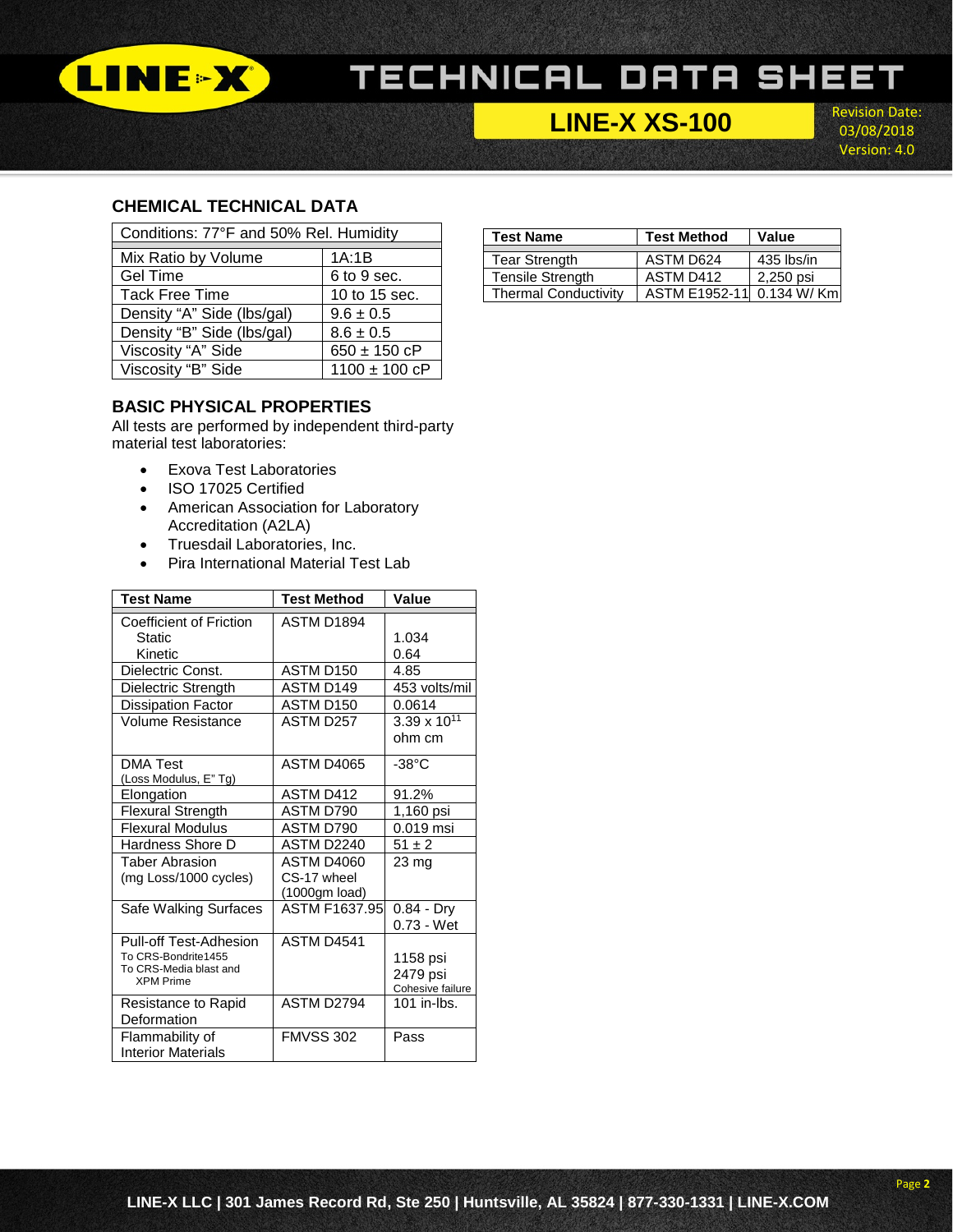

**LINE-X XS-100**

Revision Date: 03/08/2018 Version: 4.0

l

### **CHEMICAL RESISTANCES PER ASTM D543 FOR IMMERSION IN FLUIDS METHODS**

LINE-X XS-100 materials are immersed in the chemicals below for a period of 7 days; physical properties of preand post-immersion were measured to quantify the changes in product physical properties.

| <b>Chemical Names</b>     | <b>Hardness</b><br>Change (%) | Mass<br>Change (%) | Volume<br>Change (%) | Elongation<br><b>ASTM D412</b><br>Change (%) | <b>Tensile Strength</b><br><b>ASTM D412</b><br>Change (%) |
|---------------------------|-------------------------------|--------------------|----------------------|----------------------------------------------|-----------------------------------------------------------|
| Ammonium Chloride 30%     | $-6%$                         | 0.4%               | $-3%$                | $-12%$                                       | $-18%$                                                    |
| Ammonium Hydroxide        | $-10%$                        | 3%                 | 0.7%                 | $-16%$                                       | $-28%$                                                    |
| Automotive Oil            | $-2%$                         | 0.43%              | $-1%$                | $-4%$                                        | $-6%$                                                     |
| Aviation J.P. Fuel        | $-9%$                         | 5%                 | 4%                   | $-25%$                                       | $-31%$                                                    |
| Baking Soda 25%           | $-14%$                        | 2%                 | $-2%$                | $-3%$                                        | $-19%$                                                    |
| Benzene                   | $-23%$                        | 21%                | 16%                  | $-34%$                                       | $-57%$                                                    |
| Boric Acid 3%             | 2%                            | $-12%$             | 2%                   | $-6%$                                        | $-23%$                                                    |
| Bleach (Chloride)         | $-16%$                        | 1%                 | 0.4%                 | $-13%$                                       | $-22%$                                                    |
| Calcium Chloride 50%      | $-3%$                         | $-0.73%$           | 0.10%                | $-15%$                                       | $-15%$                                                    |
| Calcium Hypochloride 5%   | $-9%$                         | 1%                 | 0.3%                 | $-8%$                                        | $-12%$                                                    |
| Citric Acid 10%           | $-5%$                         | 2%                 | $-0.10%$             | $-10%$                                       | $-19%$                                                    |
| Club Soda                 | $-14%$                        | 3%                 | $-0.90%$             | $-12%$                                       | $-24%$                                                    |
| Cream Soda                | $-17%$                        | 4%                 | 2%                   | $-10%$                                       | $-23%$                                                    |
| Crude Oil (Heating)       | 2%                            | 0.17%              | 0.20%                | $-3%$                                        | 0.89%                                                     |
| Diesel Fuel               | $-7%$                         | 3%                 | 4%                   | $-11%$                                       | $-12%$                                                    |
| Ethylene Glycol           | $-4%$                         | 2%                 | 1%                   | $-3%$                                        | $-8%$                                                     |
| Formic Acid 5%            | $-5%$                         | 8%                 | 4%                   | $-19%$                                       | $-37%$                                                    |
| Hydrochloric Acid 5%      | $-4%$                         | 2%                 | 2%                   | $-14%$                                       | $-23%$                                                    |
| Hydrogen Peroxide 10%     | $-7%$                         | 0.85%              | 4%                   | $-6%$                                        | $-28%$                                                    |
| Kerosene                  | $-6%$                         | 7%                 | 10%                  | $-24%$                                       | $-25%$                                                    |
| Lactic Acid 20%           | $-4%$                         | 8%                 | 5%                   | $-15%$                                       | $-29%$                                                    |
| <b>Mineral Spirits</b>    | $-2%$                         | $-0.1%$            | $-0.4%$              | $-20%$                                       | $-24%$                                                    |
| Nitric Acid 10%           | $-13%$                        | 14%                | 10%                  | $-17%$                                       | $-36%$                                                    |
| Potassium Hydroxide 50%   | $-6%$                         | $-0.5%$            | 0%                   | $-20%$                                       | $-19%$                                                    |
| Saline Solution 30%       | 2%                            | 1%                 | 3%                   | $-13%$                                       | $-23%$                                                    |
| Sea Water                 | 3%                            | 2%                 | 1%                   | $-25%$                                       | $-29%$                                                    |
| Sodium Carbonate 10%      | $-14%$                        | 3%                 | 2%                   | $-20%$                                       | $-36%$                                                    |
| Sodium Chloride 30%       | 14%                           | 2%                 | 1%                   | $-18%$                                       | $-30%$                                                    |
| Sodium Hydroxide 50%      | $-6%$                         | 0.25%              | $-0.3%$              | $-18%$                                       | $-11%$                                                    |
| Sodium Hydroxide 10%      | $-16%$                        | 0.25%              | 0.6%                 | $-19%$                                       | $-22%$                                                    |
| Sodium Sulfate 30%        | $-6%$                         | 2%                 | 0.4%                 | $-8%$                                        | $-21%$                                                    |
| Sodium Sulfate 20%        | $-13%$                        | 2%                 | 0.4%                 | $-9%$                                        | $-24%$                                                    |
| <b>Sugar Solution 30%</b> | $-10%$                        | 2%                 | 0.3%                 | $-16%$                                       | $-29%$                                                    |
| Sulfuric Acid 25%         | $-7%$                         | 4%                 | 4%                   | $-19%$                                       | $-19%$                                                    |
| Sulfuric Acid 10%         | $-2%$                         | 2%                 | 0.7%                 | $-21%$                                       | $-30%$                                                    |
| Tannic Acid 40%           | $-2%$                         | 4%                 | 1%                   | $-20%$                                       | $-27%$                                                    |
| Water (H2O)               | $-7%$                         | 2%                 | 0.6%                 | $-21%$                                       | $-26%$                                                    |